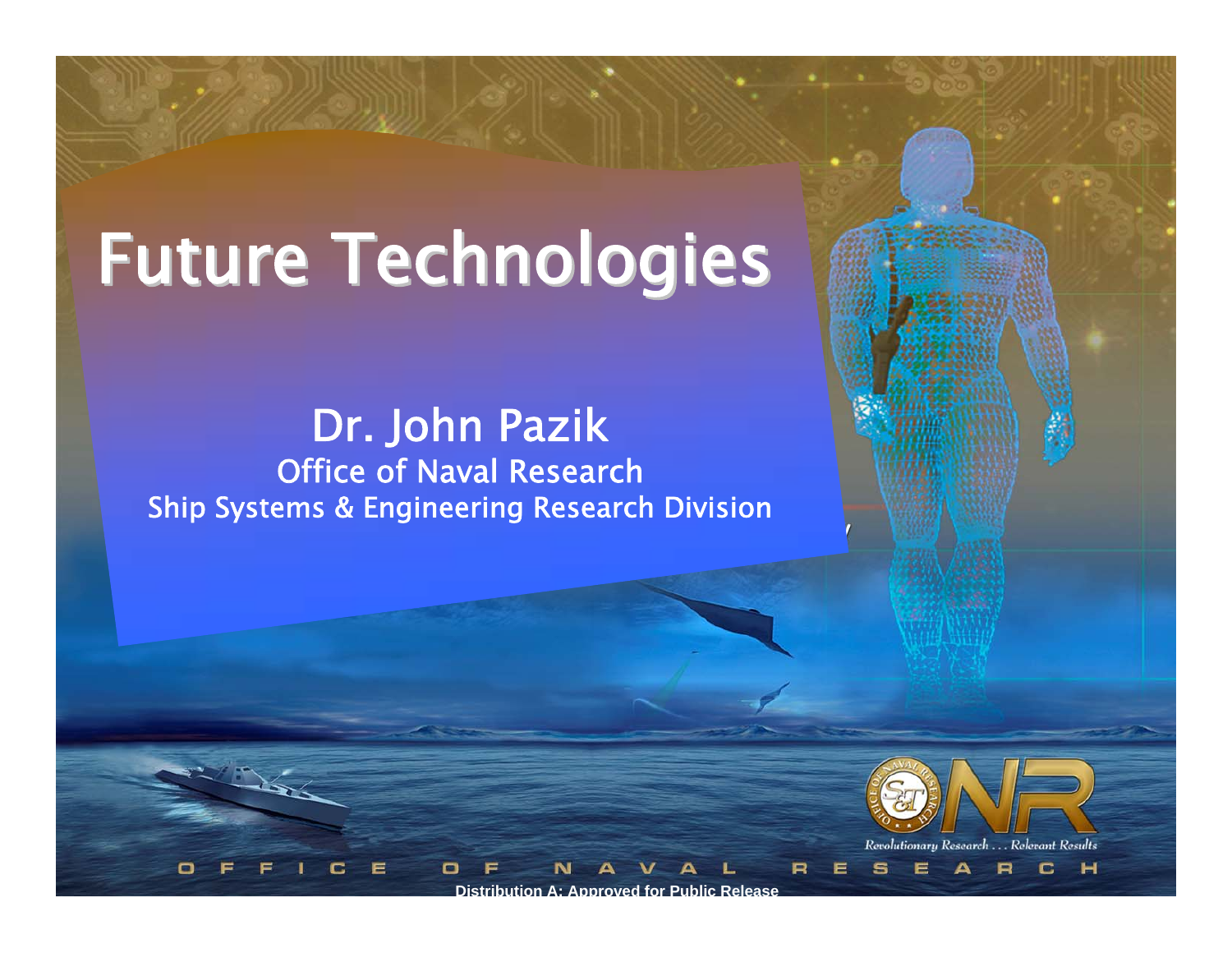

# *Office of Naval Research Office of Naval Research*



#### **Naval S&T Focus Areas**

- **Power and Energy**
- **Operational Environments**
- **Maritime Domain Awareness**
- **Asymmetric and Irregular Warfare**
- **Information, Analysis, and Communication**
- **Power Projection**
- **Assure Access and Hold at Risk**
- **Distributed Operations**
- **Naval Warrior Performance and Protection**
- **Survivability and Self-Defense**
- **Platform Mobility**
- **Fleet/Force Sustainment**
- **Affordability, Maintainability, and Reliability**

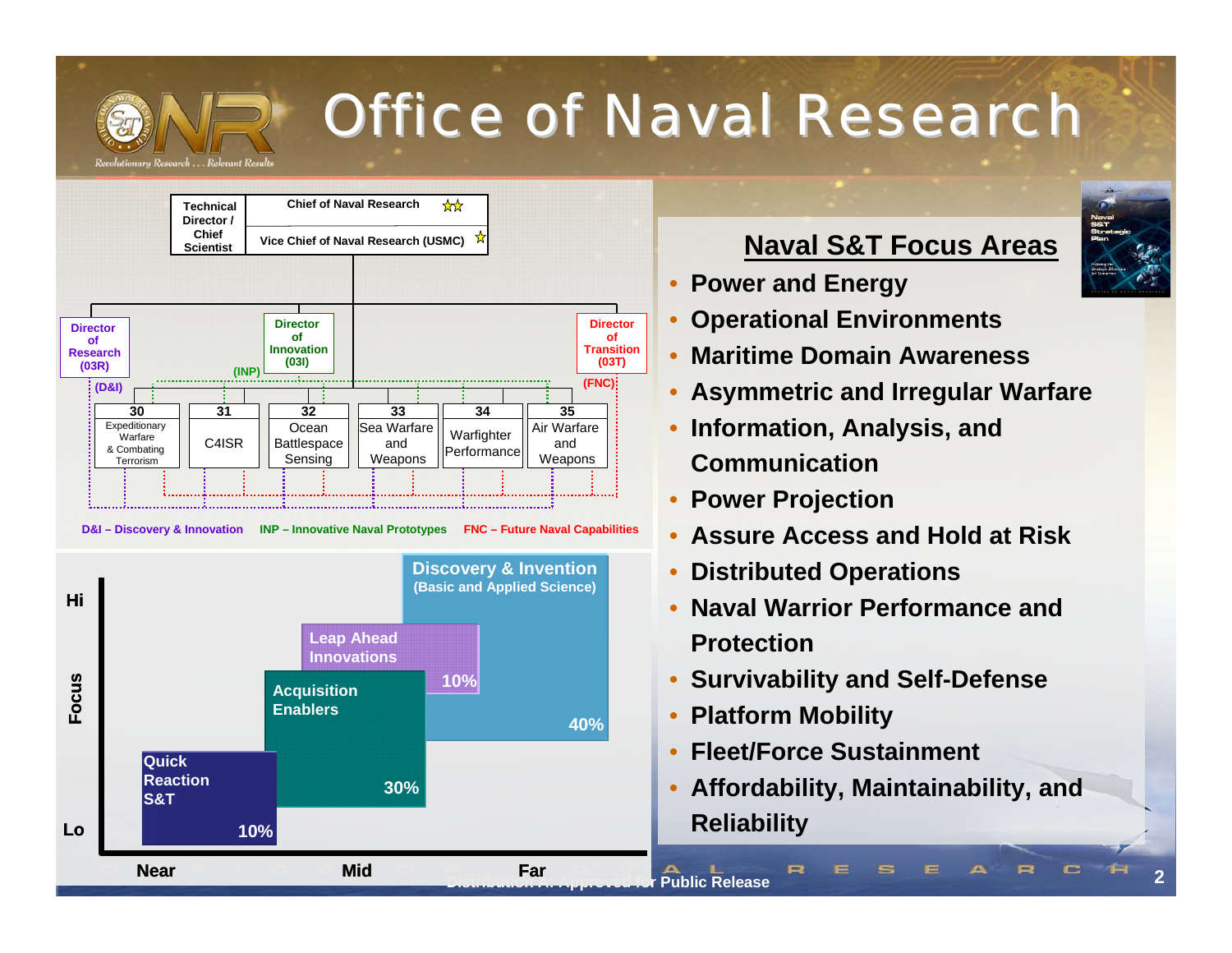

## *A Revolution in Platform Capability A Revolution in Platform Capability*

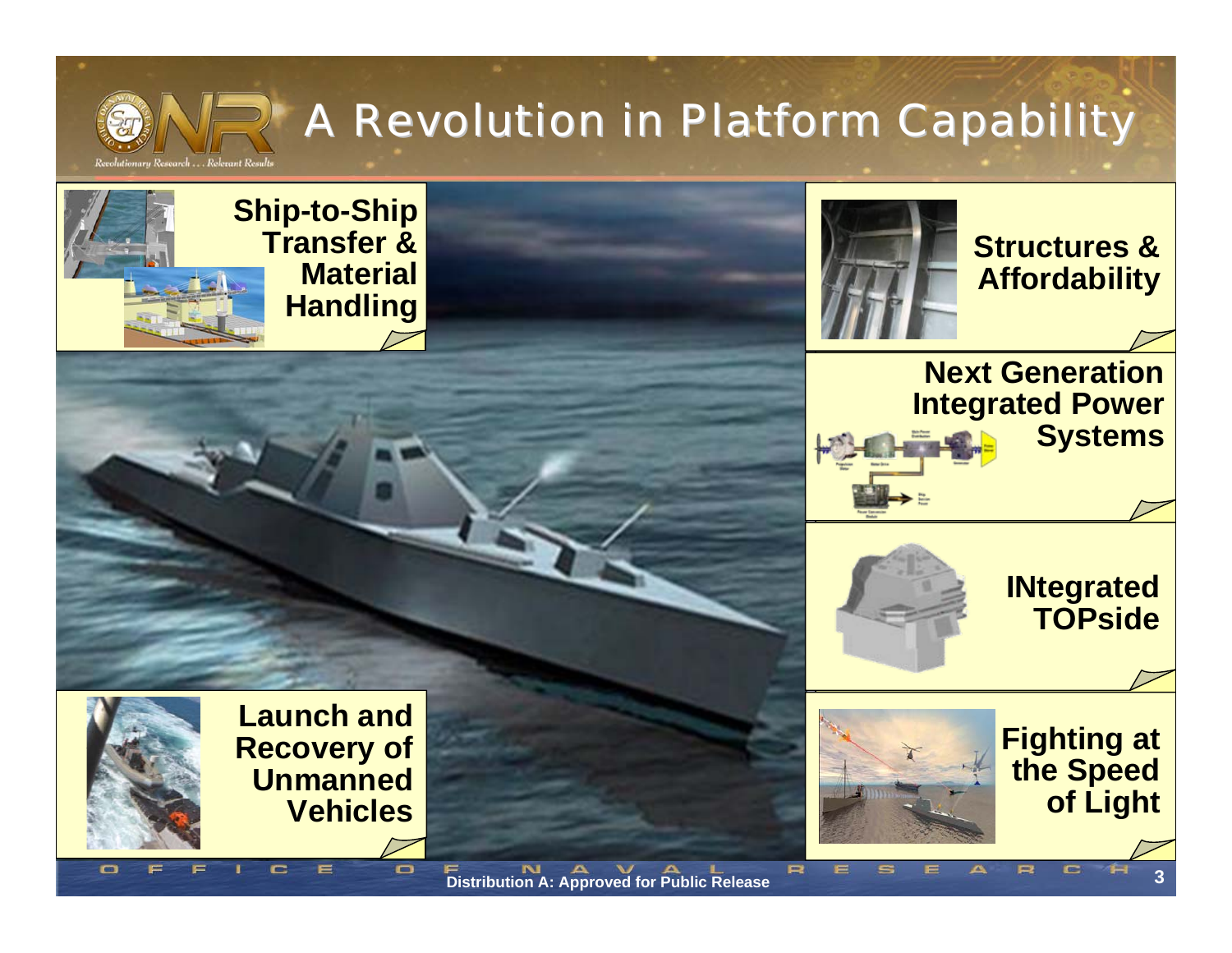

## *Structures & Affordability Structures & Affordability*

### • **Low Cost, High-Strength Materials & Processes**

• **HSLA-65 Steel, Titanium, Marine-grade 10% Nickel Steel, Friction Stir Welding**



### • **Hull Structural Health Monitoring**

- **Aluminum, Composites, Unconventional Hullforms**
- **Real-Time Feedback/ Monitoring, Service Life Prognoses**

o

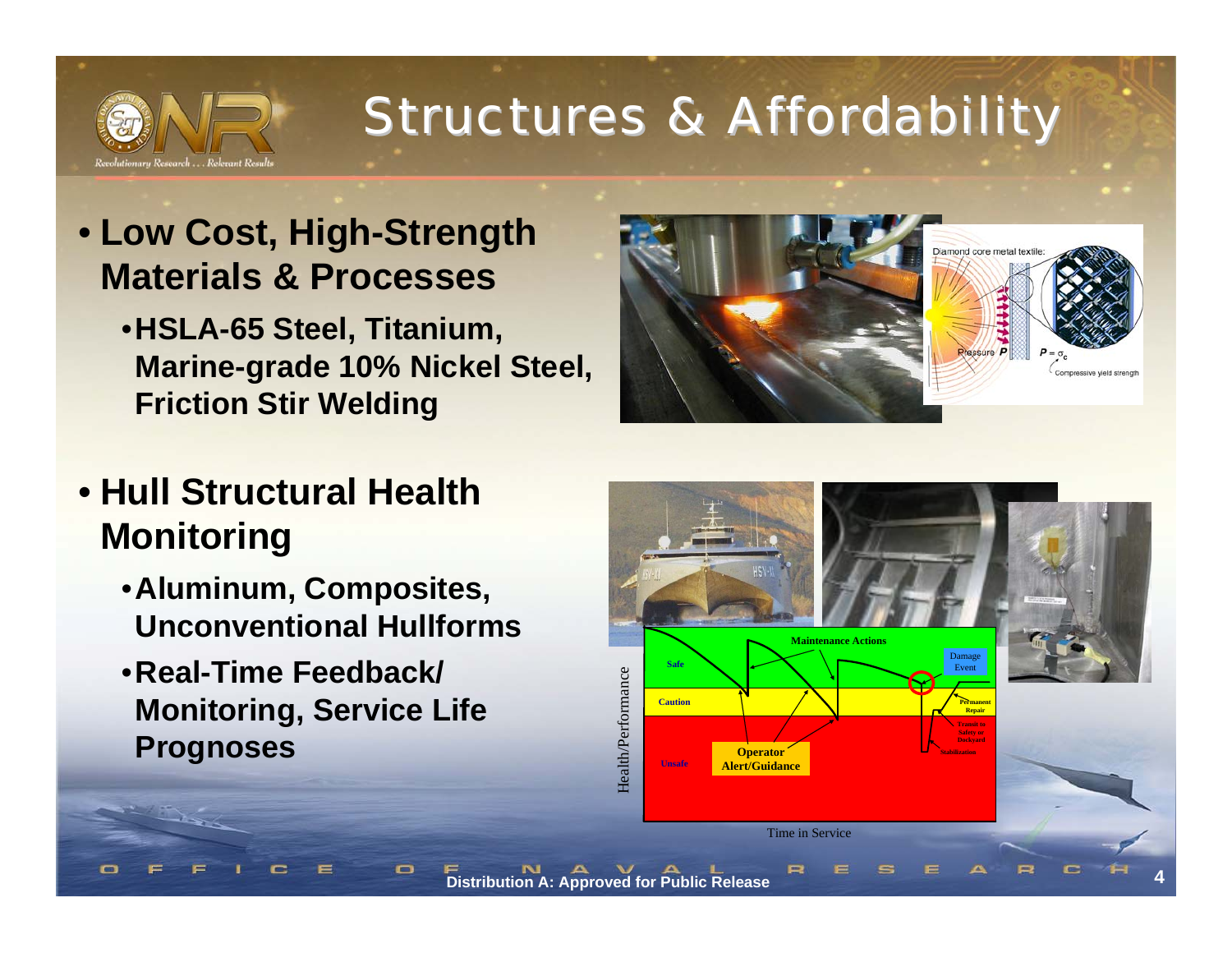

**Power Density**

Power

**Density** 

## *Next Generation Next GenerationIntegrated Power Systems Integrated Power Systems*

### **Allows all Ship Systems to be Electrical**

• **Right Power, Right Place, Right Time**

•

 $\mathbf{\square}$ 

• **Drive to increase capability at reduced fuel consumption**

**Enabling Technologies**

**Medium Voltage Direct Current (MVDC) 6 kVDC**

**Of**  $x + y = 0$ 

- **Reduced power conversion**
- •**Eliminate transformers**
- **Advanced reconfiguration**

**Now**

**DDG 1000Electric Ship**

**Medium Voltage AC • Conventional protection**<br>**Power Generation • Conventional protection (MVAC) 4-13.8 kVAC 60 Hz**

**Of**  $\frac{d}{dx}$ 

**High Speed Generator** 

**High Speed Generator**

**Advanced Generator motors Example 19 and 19 and 19 and 19 and 19 and 19 and 19 and 19 and 19 and 19 and 19 and 19 and 19 and 19 and 19 and 19 and 19 and 19 and 19 and 19 and 19 and 19 and 19 and 19 and 19 and 19 and 19 and 19 and 19 and 19 and 19** 

•

**Alternating Current (HFAC) 4-13.8kVAC 200-400 Hz**•**Power-dense generation** •**Power-dense transformers**

**Off Ramp**

**High Frequency** 

**Power and energy control Zonal ship service distribution**<br>**Power and energy control pution** 

**Provident Storage**<br> **Lonal Storage**<br> **Energy Storage** 

 **Near Future** *"Directing the Future of Ship's Power"* 

**Distribution A: Approved for Public Release <sup>5</sup>**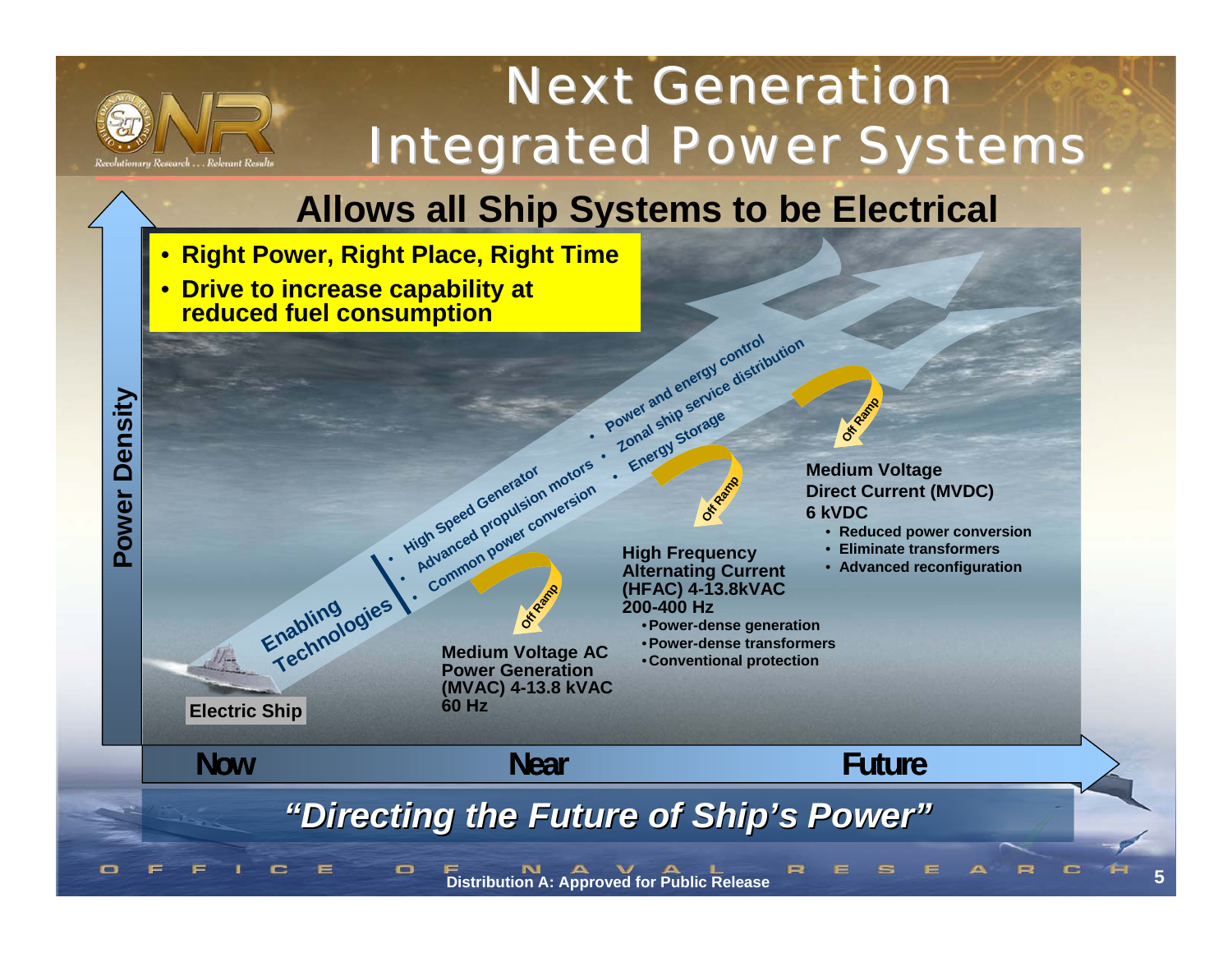

# *INtegrated INtegrated TOPside TOPside*

## **INTOP is a…**

- **Multi-function, multi-beam aperture that radically reduces the number of antennas required**
- **Scalable family of EW, RADAR (not high power) & communications capability to support multiple classes of ships**
- **Modular / open RF design (apertures and electronics) to facilitate best of breed technology and cost effective upgrades**

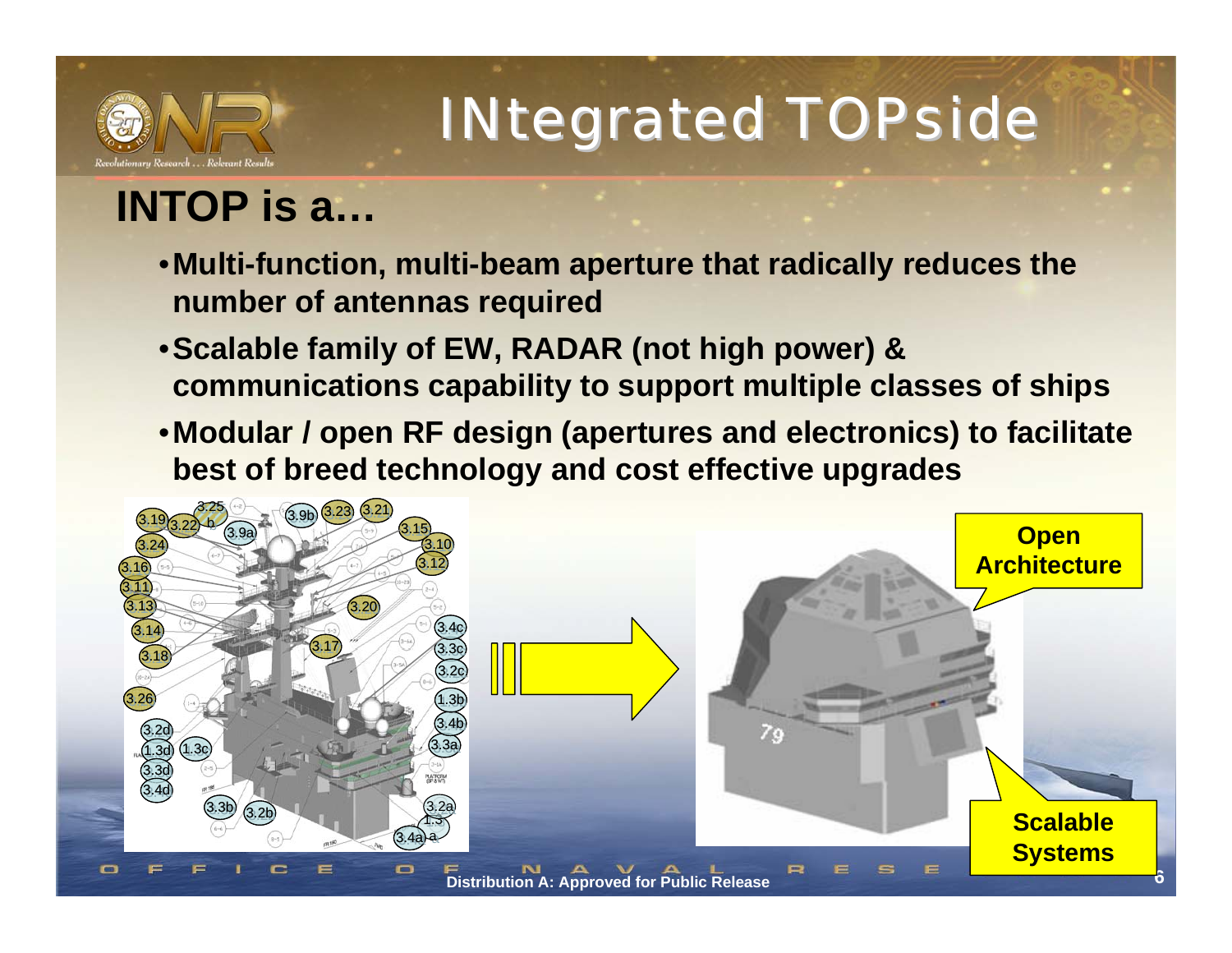

 $\blacksquare$ 

## *Fighting at the Fighting at the Speed of Light & Hypervelocity Speed of Light & Hypervelocity*

#### **Free-Electron Laser Electron Laser** •**High-energy laser defense energy laser defense system**

#### **Electromagnetic Electromagnetic Railgun Railgun**

- **Pulsed-power system power system**
- **10 rounds/minute 10 rounds/minute**
- **6 minute flight 6 minute flight**
- **200 nautical miles 200 nautical miles**

**Weapons of Mass Destruction Detection Destruction Detection** • **Multiple detection methods Multiple detection methods • Surveillance without boarding**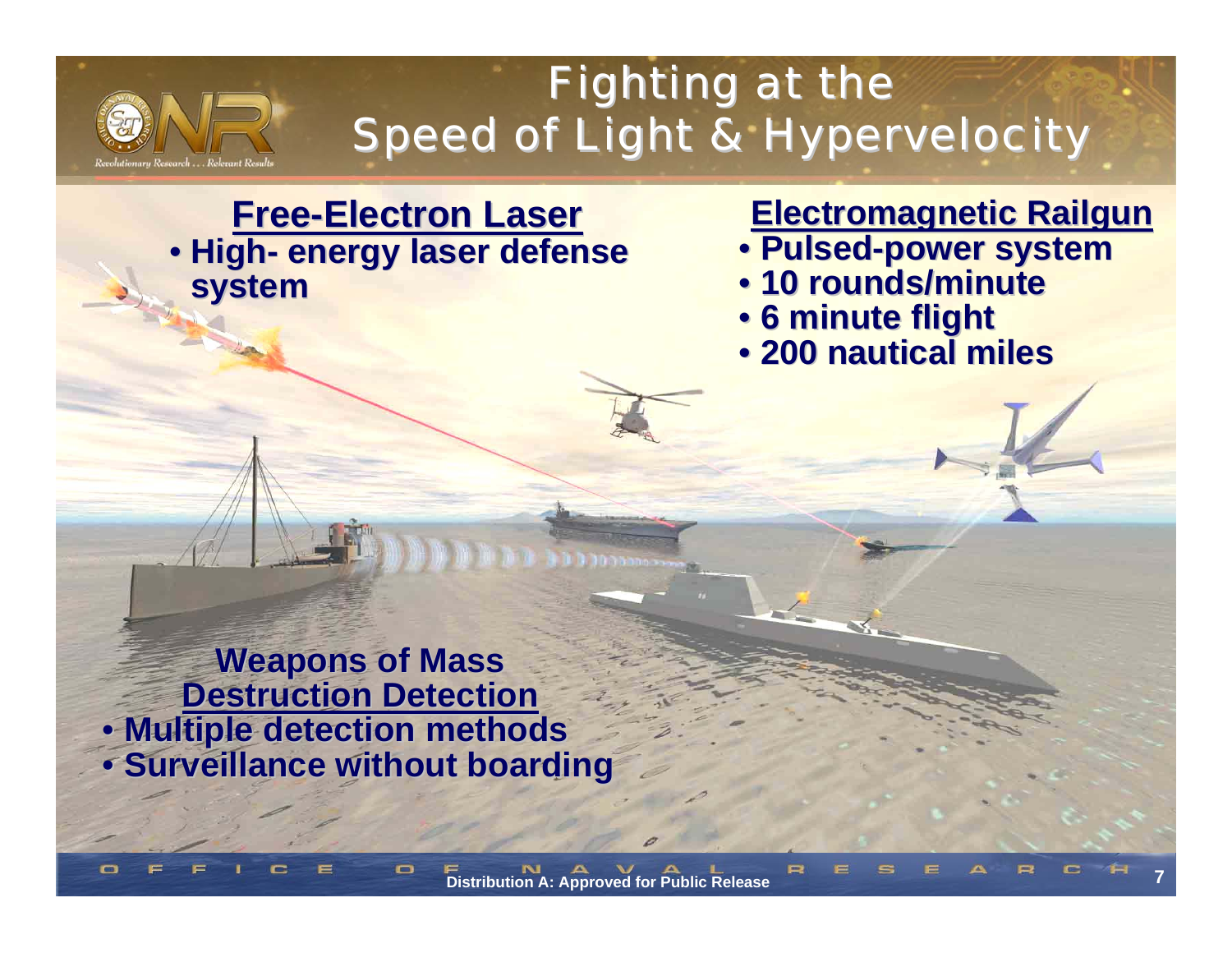

## *Ship-to-Ship Transfer & Material Handling Transfer & Material Handling*

### **Flexible, responsive afloat warehousing technology Flexible, responsive afloat warehousing technology**

- **Enables improved ship-to-ship logistics**
- **Improves sustainment of assembled Naval forces**
- **Reduces response times to humanitarian mission requirements**



*Large Vessel Interface Crane Technology*



*High Rate Vertical/Horizontal Material Movement* 

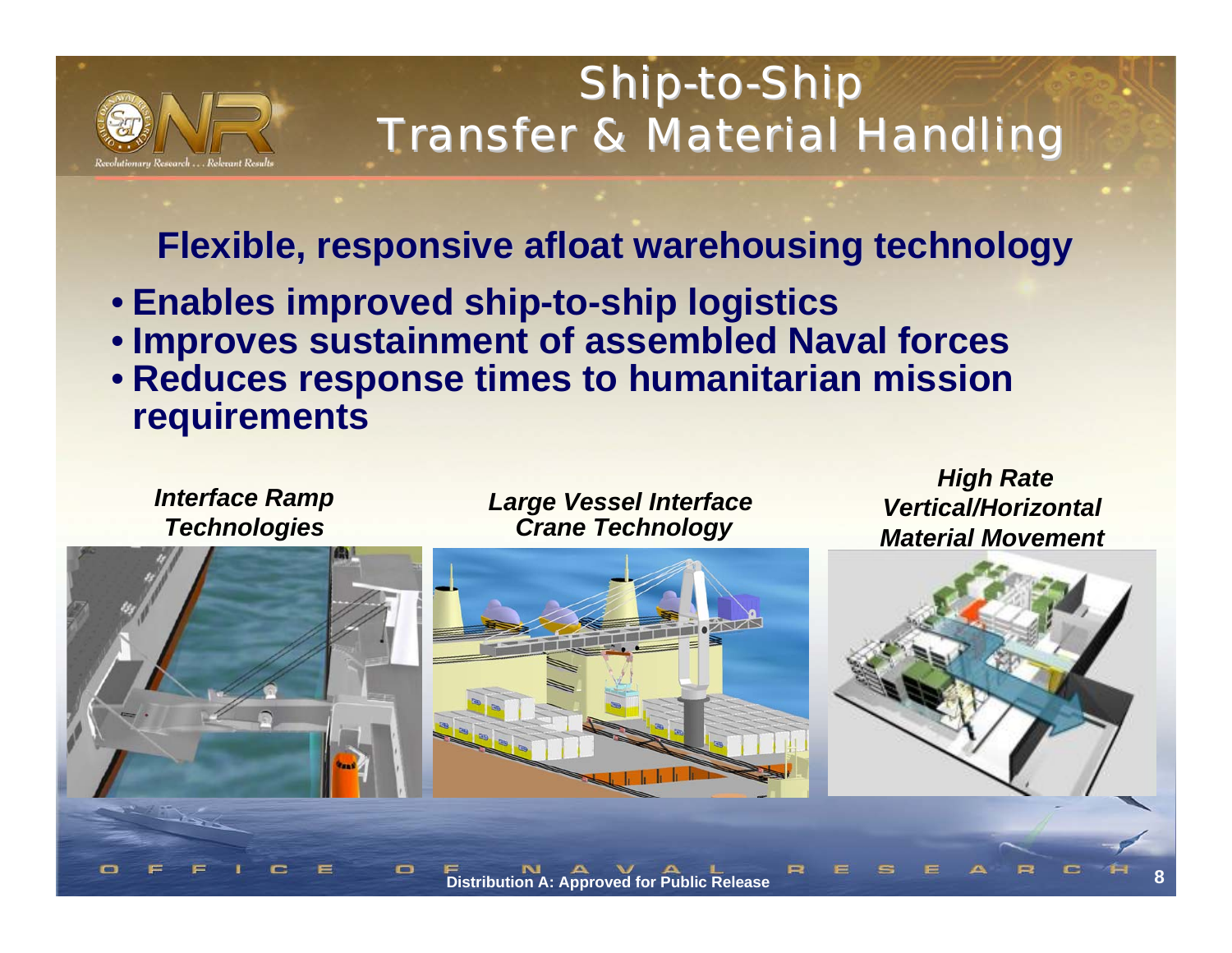

# T-Craft Challenges





#### **Problem:**

Current Navy surface connectors have to be carried into theater within the well decks of our Amphibious ships. These Amphibious connectors carry small payloads over small distances and can only operate in low sea states.

#### **Challenges:**

- Self deploying over a long distance in high sea state unloaded
- Significantly higher payloads (4 to 10 times)
- Fully loaded unrefueled range >500nm at 40kts
- Cargo Transfer at the Sea Base in high sea states
- The ability to traverse sand bars and mud flats
- Fully amphibious landing capability

#### **Technical barriers:**

• Transition of Propulsion systems from in-water to out-ofwater

**9**

- Variable/retractable skirt geometry
- High strength, lightweight, long-wear materials
- Active ride control systems
- Human system integration
- Vehicle transfer at the sea base
- Complexity of mechanical drive system
- Hybrid electric drive options

**Distribution A: Approved for Public Release** • Light weight structural materials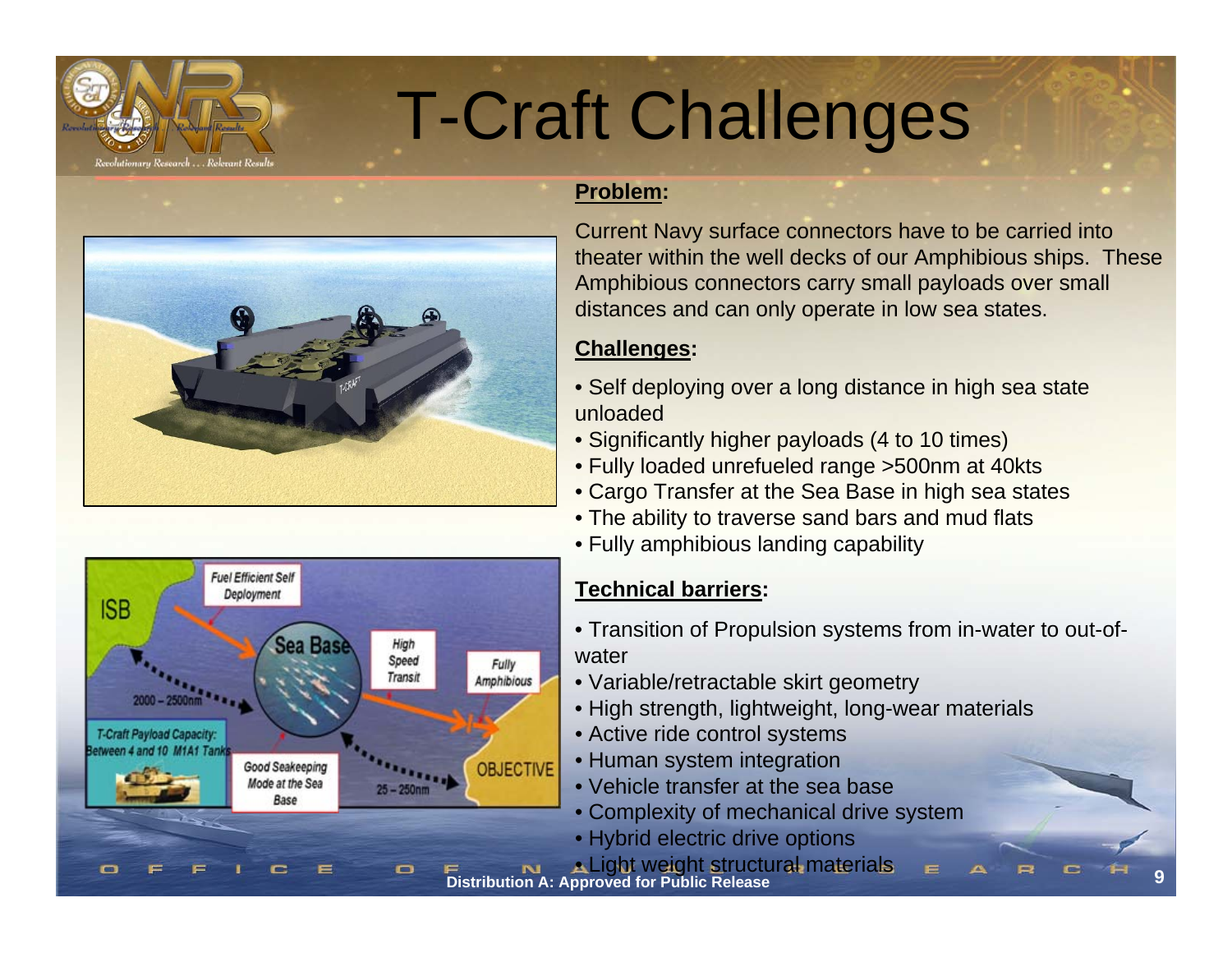

*Launch and Recovery of Launch and Recovery of Unmanned Vehicles Unmanned Vehicles*

**High-level Autonomy** 

- **Dynamic mission planning/re-planning**
- **Advanced perception, vision-guided maneuvers maneuvers**
	- **Obstacle avoidance Obstacle avoidance**
	- **High Sea State Launch/Recovery High Sea State Launch/Recovery**

#### *AutonomousApproach*



 $\mathbf{\square}$ 



**Distribution A: Approved for Public Release**